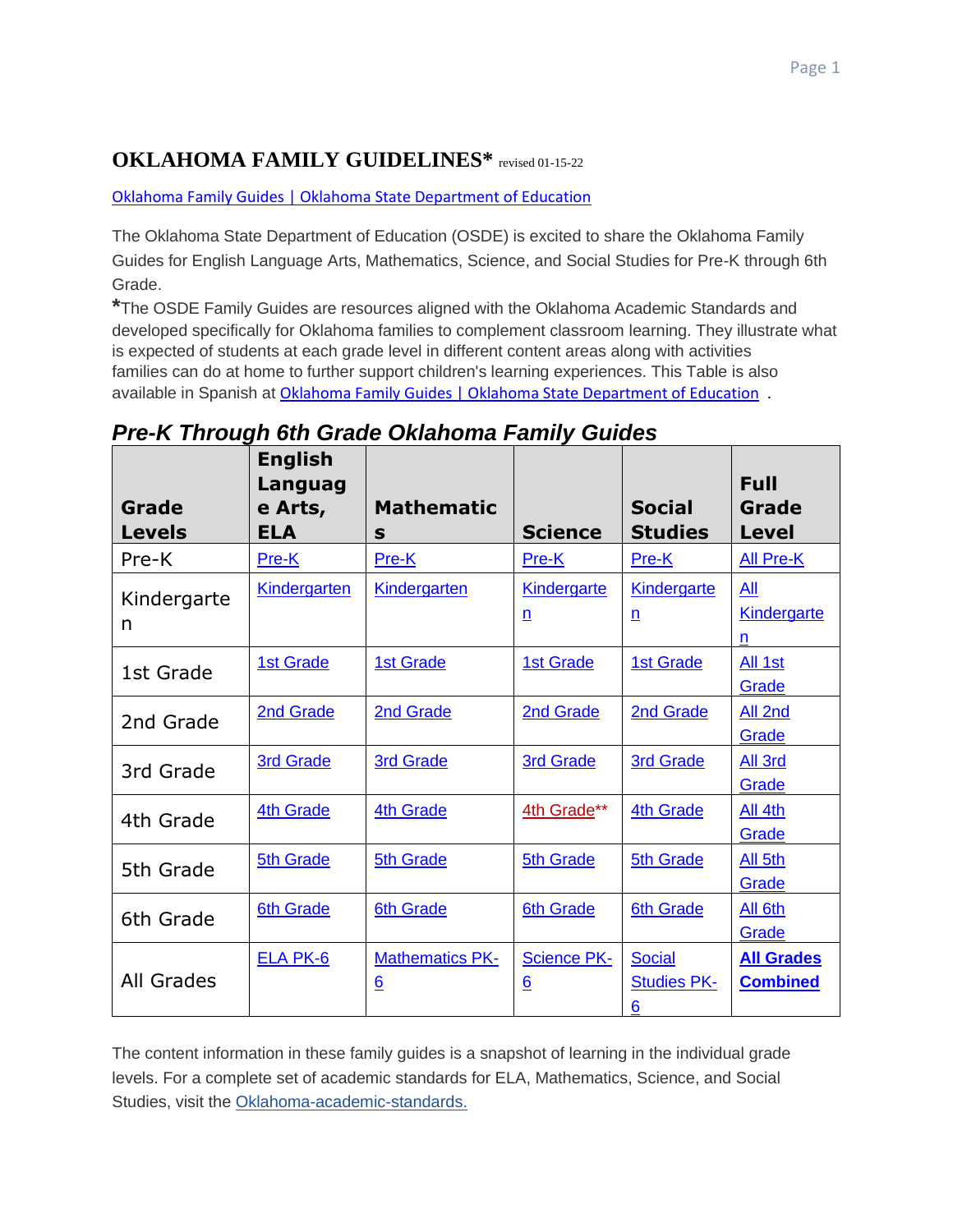## \*\* SCIENCE for Families 4th Grade *(This table shows what the link for 4th Grade Science above would reflect.)*

| YOU ARE your       | <b>What to expect:</b>                                                                                                                                               |  |  |  |  |  |
|--------------------|----------------------------------------------------------------------------------------------------------------------------------------------------------------------|--|--|--|--|--|
| child's first      | In fourth grade, students discover answers to increasingly difficult questions                                                                                       |  |  |  |  |  |
| teacher. Learn     | about the world around them. These include: "What are waves, and what do they                                                                                        |  |  |  |  |  |
| how to support     | do?", "How can water, ice, wind and plants change the land?", "What features of                                                                                      |  |  |  |  |  |
| the goals of       | Earth can you see with maps?", "How do internal and external parts support                                                                                           |  |  |  |  |  |
| Oklahoma's         | plants and animals?", "What is energy, and how is it related to motion?", "How is                                                                                    |  |  |  |  |  |
| academic           | energy transferred?" and "How can energy be used to solve a problem?"                                                                                                |  |  |  |  |  |
| standards and      |                                                                                                                                                                      |  |  |  |  |  |
| why they are       | By the end of the school year, your child will:                                                                                                                      |  |  |  |  |  |
| important for      | • Understand how water, ice, wind, and plants affect the rate of breakdown in                                                                                        |  |  |  |  |  |
| your child. Please | rocks and the movement of rocks from place to place.                                                                                                                 |  |  |  |  |  |
| be in regular      | • Analyze and interpret data from maps to describe patterns in Earth's features.                                                                                     |  |  |  |  |  |
| communication      | . Use a model to describe patterns of waves and how waves can cause objects to                                                                                       |  |  |  |  |  |
| with your child's  | move.                                                                                                                                                                |  |  |  |  |  |
| teachers and ask   | • Develop an understanding of the ways internal and external parts of plants and                                                                                     |  |  |  |  |  |
| how you can        | animals support their survival, growth, behavior and reproduction.                                                                                                   |  |  |  |  |  |
| support science    | • Develop a model to describe how an object can be seen when light reflected                                                                                         |  |  |  |  |  |
| learning at home.  | from its surface enters the eye.                                                                                                                                     |  |  |  |  |  |
| When schools       | • Create an explanation of the relationship between the speed of an object and                                                                                       |  |  |  |  |  |
| and families work  | the energy of that object.                                                                                                                                           |  |  |  |  |  |
| together as        | . Understand how energy can be transferred from place to place by sound, light,                                                                                      |  |  |  |  |  |
| partners, it helps | heat and electric currents or from object to object through collisions.                                                                                              |  |  |  |  |  |
| your child         | <b>What to do at home:</b>                                                                                                                                           |  |  |  |  |  |
| achieve academic   | . Talk about why it might be harder to see at night or in a dark room compared to                                                                                    |  |  |  |  |  |
| excellence!        | in daylight or a brightly lit room.                                                                                                                                  |  |  |  |  |  |
|                    | • Look at different plants growing outside. Discuss parts of the plants that help                                                                                    |  |  |  |  |  |
|                    | them grow or survive.                                                                                                                                                |  |  |  |  |  |
|                    | . When you're driving, ask your child why the windows on one side of the car                                                                                         |  |  |  |  |  |
|                    | facing the sun are warmer than the other car windows.                                                                                                                |  |  |  |  |  |
|                    | . Toss a ball outside and discuss how to make it go shorter and farther distances.                                                                                   |  |  |  |  |  |
|                    | <b>Fostering Curiosity:</b>                                                                                                                                          |  |  |  |  |  |
|                    | Children are naturally curious and want to learn about things that interest them.                                                                                    |  |  |  |  |  |
|                    | Since curiosity contributes to success in the classroom, it is important to<br>encourage it at home. Play is a wonderful way to spark curiosity, so be sure to       |  |  |  |  |  |
|                    |                                                                                                                                                                      |  |  |  |  |  |
|                    | allow plenty of playtime. Encourage your child to ask questions, be creative,                                                                                        |  |  |  |  |  |
|                    | discover answers and explore the world.                                                                                                                              |  |  |  |  |  |
|                    | Cultivate your child's curiosity with guiding questions like these:                                                                                                  |  |  |  |  |  |
|                    | . What kind of material would we use to build a house that could withstand an<br>earthquake?                                                                         |  |  |  |  |  |
|                    |                                                                                                                                                                      |  |  |  |  |  |
|                    | . What would happen if we dropped a rubber duck or other floating object into a                                                                                      |  |  |  |  |  |
|                    | bowl of water?                                                                                                                                                       |  |  |  |  |  |
|                    | . What would happen to the land if it rained nonstop for a year? Your child will<br>have plenty of questions. It's okay if you don't have the answer every time. The |  |  |  |  |  |
|                    |                                                                                                                                                                      |  |  |  |  |  |
|                    | best response is always, "Let's find out together."                                                                                                                  |  |  |  |  |  |
|                    | <b>Fostering Communication:</b>                                                                                                                                      |  |  |  |  |  |